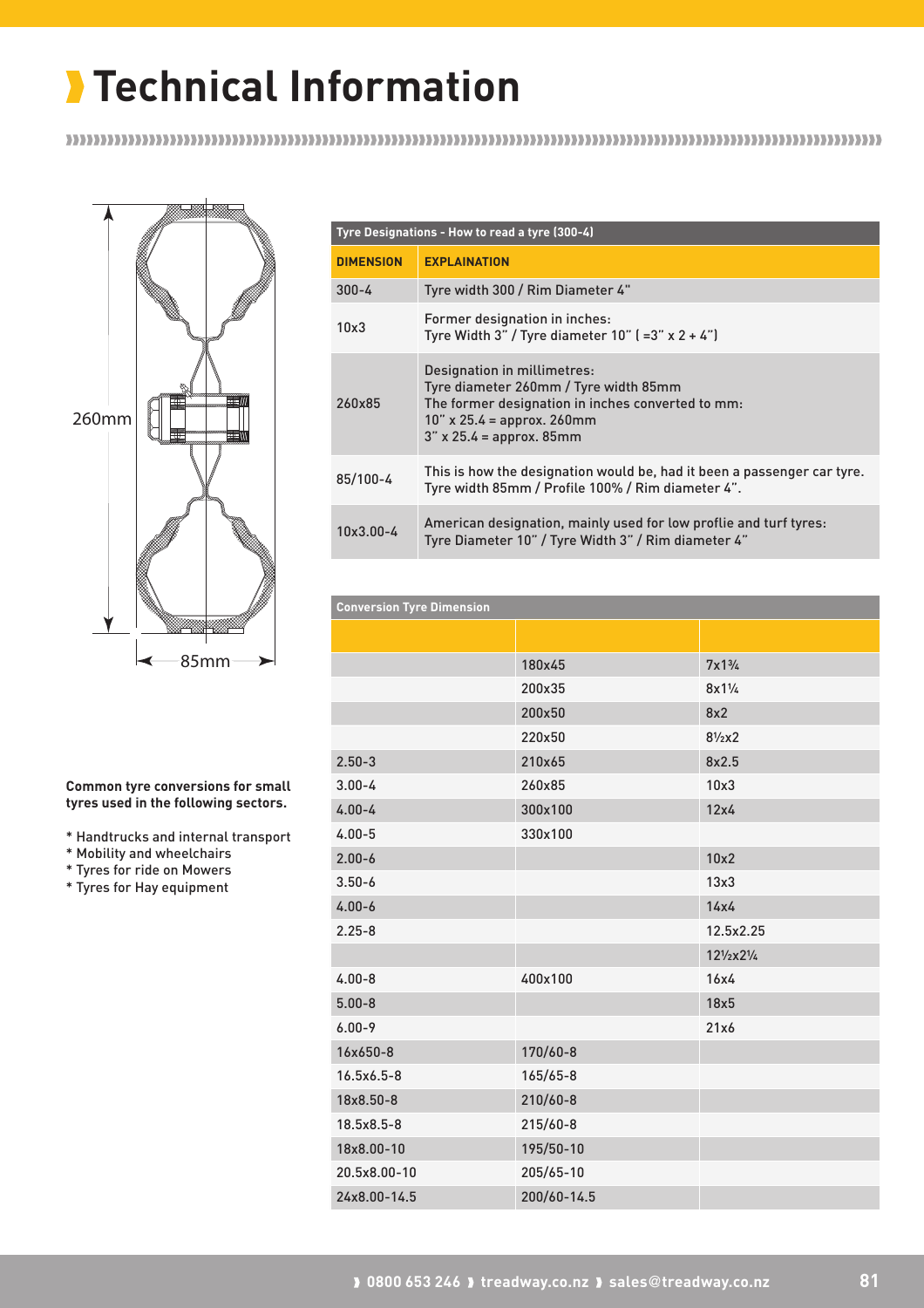### **HUB FITTING WHEELS**

Hub fitting wheels have a bore and a number of stud holes to suit the hub to which it is being attached. When fitting the wheeks to the hub, it is very important to tighten at the correct torque in order to prevent nuts from working loose. It is also important to check after a short period of use and on a regular basis thereafter. The correct nut must be used to suit the wheel seating eg. conical or spherical.



| <b>Common Stud Patterns</b> |                   |                   |                     |                  |  |  |
|-----------------------------|-------------------|-------------------|---------------------|------------------|--|--|
| <b>NO. STUDS</b>            | <b>PCD INCHES</b> | <b>PCD METRIC</b> | <b>STUD TO STUD</b> | <b>TYPE</b>      |  |  |
| 4                           | 4"                | 101.6mm           | 71.84mm             | Mini             |  |  |
| 4                           | $4\frac{1}{4}$    | 108mm             | 76.33mm             | Escort/Cortina   |  |  |
| 4                           | $4\frac{1}{2}$ "  | 114.3mm           | 80.82mm             | Most Japanese    |  |  |
| 5                           | $4\frac{1}{4}$    | 108mm             | 63.45mm             | <b>HT Holden</b> |  |  |
| 5                           | $4\frac{1}{2}$ "  | 114.3mm           | 67.18mm             | Falcon/Toyota    |  |  |
| 6                           | $5\frac{1}{2}$ "  | 139.7mm           | 69.85mm             | Landcruiser      |  |  |
| 4                           | $4\frac{3}{4}$ "  | 120.65mm          | 85.31mm             |                  |  |  |
| 5                           | $4\frac{3}{4}$ "  | 120.65mm          | 70.92mm             | Holden HQ        |  |  |
| 5                           | 5"                | 127.00mm          | 74.65mm             | Delta Alloy      |  |  |
| 5                           |                   | 140 <sub>mm</sub> | 82.29mm             | Ag               |  |  |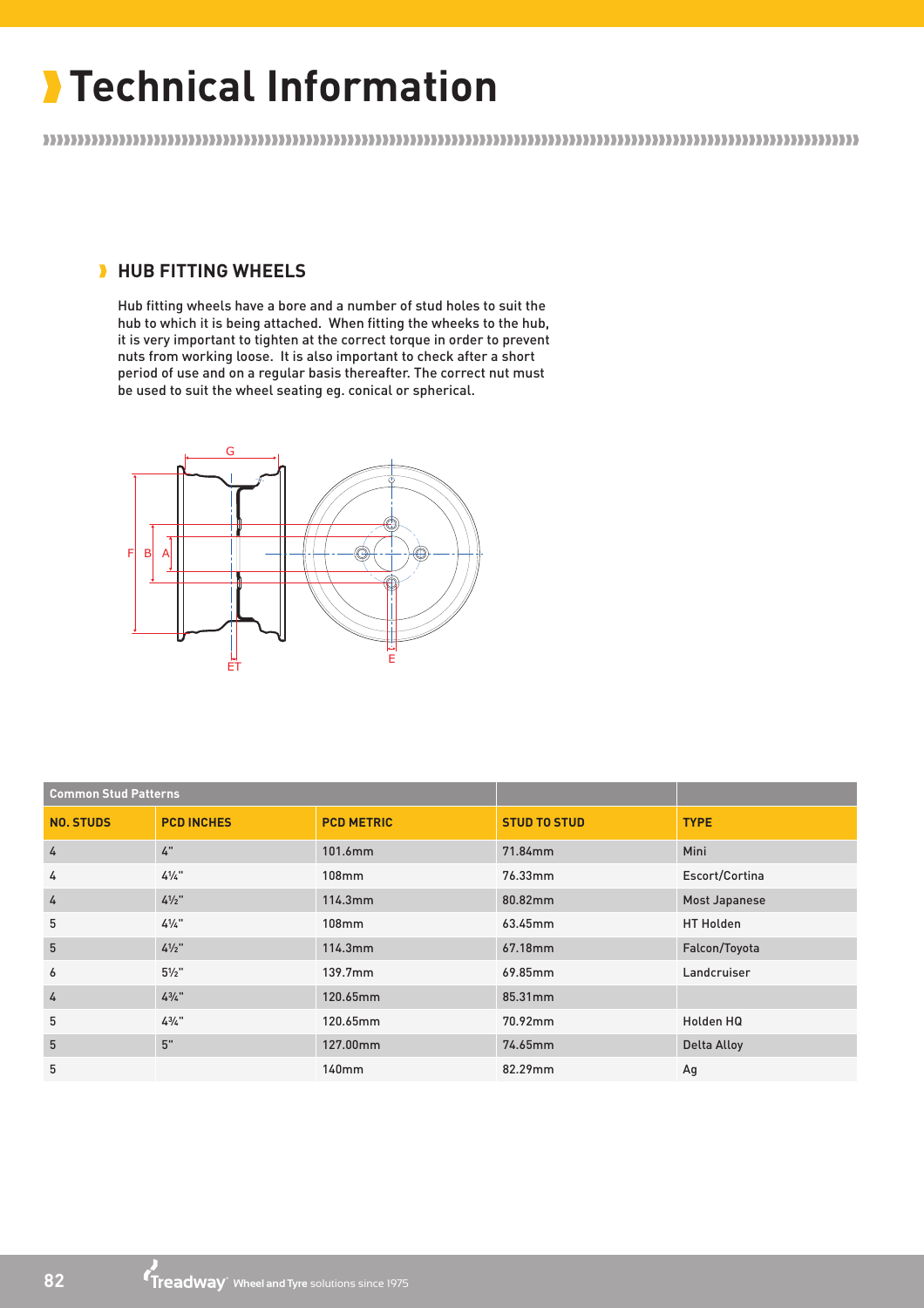### **OFFSET**

The offset is the distance from the centre-line to the back side of the wheel disc (Where the wheel is fitted to the hub). The off set can be positive (+) or negative (-). A positive offset results in a narrower track width, i.e. Brings the wheel closer to the machine body. A negative offset will result in a wider track width, thus taking the wheel further away from the machine body. The following drawings illustrate positive and negative offsets.





| <b>Conversion - Inflation Pressure</b> |     |        |       |  |  |  |  |  |
|----------------------------------------|-----|--------|-------|--|--|--|--|--|
| <b>KPA</b>                             | bar | kg/cm2 | p.s.i |  |  |  |  |  |
| 10                                     | 0.1 | 0.1    | 1     |  |  |  |  |  |
| 20                                     | 0.2 | 0.2    | 3     |  |  |  |  |  |
| 30                                     | 0.3 | 0.3    | 4     |  |  |  |  |  |
| 40                                     | 0.4 | 0.4    | 6     |  |  |  |  |  |
| 50                                     | 0.5 | 0.5    | 7     |  |  |  |  |  |
| 60                                     | 0.6 | 0.6    | 9     |  |  |  |  |  |
| 70                                     | 0.7 | 0.7    | 10    |  |  |  |  |  |
| 80                                     | 0.8 | 0.8    | 12    |  |  |  |  |  |
| 90                                     | 0.9 | 0.9    | 13    |  |  |  |  |  |
| 100                                    | 1   | 1      | 14    |  |  |  |  |  |
| 110                                    | 1.1 | 1.1    | 16    |  |  |  |  |  |
| 120                                    | 1.2 | 1.2    | 17    |  |  |  |  |  |
| 130                                    | 1.3 | 1.3    | 19    |  |  |  |  |  |
| 140                                    | 1.4 | 1.4    | 20    |  |  |  |  |  |

| <b>Conversion - Inflation Pressure</b> |                |               |       |  |  |  |  |  |  |  |
|----------------------------------------|----------------|---------------|-------|--|--|--|--|--|--|--|
| <b>KPA</b>                             | bar            | kg/cm2        | p.s.i |  |  |  |  |  |  |  |
| 150                                    | 1.5            | 1.5           | 22    |  |  |  |  |  |  |  |
| 160                                    | 1.6            | 1.6           | 23    |  |  |  |  |  |  |  |
| 170                                    | 1.7            | 1.7           | 25    |  |  |  |  |  |  |  |
| 180                                    | 1.8            | 1.8           | 26    |  |  |  |  |  |  |  |
| 190                                    | 1.9            | 1.9           | 28    |  |  |  |  |  |  |  |
| 200                                    | $\mathfrak{p}$ | $\mathcal{P}$ | 29    |  |  |  |  |  |  |  |
| 210                                    | 2.1            | 2.1           | 30    |  |  |  |  |  |  |  |
| 220                                    | 2.2            | 2.2           | 32    |  |  |  |  |  |  |  |
| 230                                    | 2.3            | 2.3           | 33    |  |  |  |  |  |  |  |
| 240                                    | 2.4            | 2.4           | 35    |  |  |  |  |  |  |  |
| 250                                    | 2.5            | 2.6           | 36    |  |  |  |  |  |  |  |
| 260                                    | 2.6            | 2.7           | 38    |  |  |  |  |  |  |  |
| 270                                    | 2.7            | 2.8           | 39    |  |  |  |  |  |  |  |
| 280                                    | 2.8            | 2.9           | 41    |  |  |  |  |  |  |  |

| <b>Conversion - Inflation Pressure</b> |     |        |       |  |  |  |  |  |
|----------------------------------------|-----|--------|-------|--|--|--|--|--|
| <b>KPA</b>                             | bar | kg/cm2 | p.s.i |  |  |  |  |  |
| 290                                    | 2.9 | 3      | 42    |  |  |  |  |  |
| 300                                    | 3   | 3.1    | 43    |  |  |  |  |  |
| 320                                    | 3.2 | 3.3    | 46    |  |  |  |  |  |
| 340                                    | 3.4 | 3.5    | 49    |  |  |  |  |  |
| 360                                    | 3.6 | 3.7    | 52    |  |  |  |  |  |
| 380                                    | 3.8 | 3.9    | 55    |  |  |  |  |  |
| 400                                    | 4   | 4.1    | 58    |  |  |  |  |  |
| 450                                    | 4.5 | 4.6    | 65    |  |  |  |  |  |
| 500                                    | 5   | 5.1    | 72    |  |  |  |  |  |
| 600                                    | 6   | 6.1    | 87    |  |  |  |  |  |
| 700                                    | 7   | 7.1    | 101   |  |  |  |  |  |
| 800                                    | 8   | 8.2    | 116   |  |  |  |  |  |
| 900                                    | 9   | 9.2    | 130   |  |  |  |  |  |
| 1000                                   | 10  | 10.2   | 145   |  |  |  |  |  |